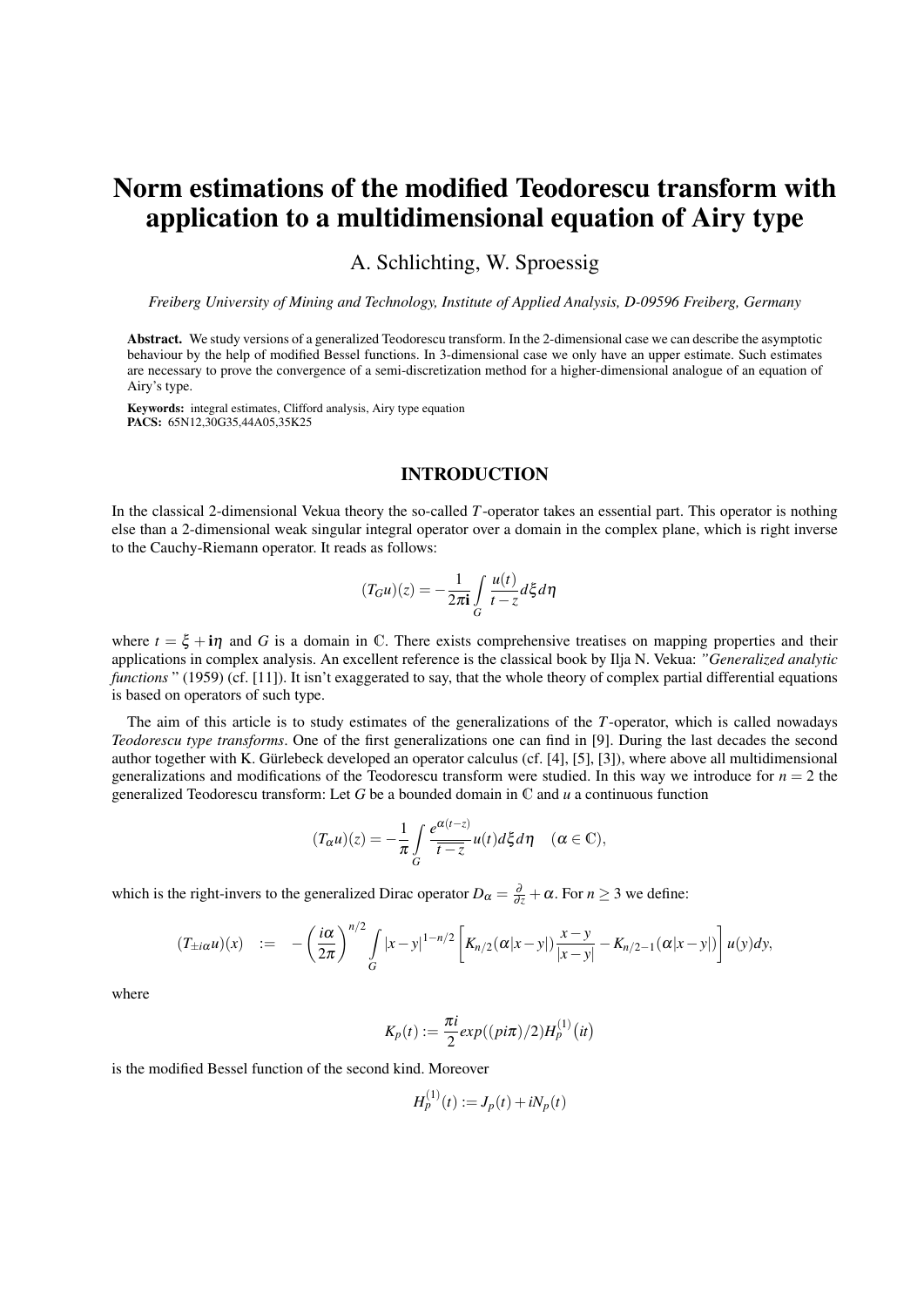denotes the Hankel functions, which can be expressed through the Bessel functions of the first and the second kind. In particulary for  $p \notin Z$  it holds

$$
N_p(t) := \frac{\cos \pi p}{\sin \pi p} J_p(t) - \frac{1}{\sin \pi p} J_{-p}(t).
$$

For more information we refer to [2], [1]. These types of Teodorescu transforms play an important role in the solution of time-discretised initial-boundary value problems. Aim of this contribution is to show estimates of the Teodorescu transform with respect to the number α. We apply that for the treatment of a multidimensional analogue of Airy's equation, that can be seen to be the linearization of a corresponding multidimensional version of Korteweg – De Vries equation.

## ESTIMATES OF THE KERNEL OF THE TEODORESCU TRANSFORM IN C ON A DISK

We consider the fundamental solution  $E_{\alpha}(z) = \frac{e^{-\alpha z}}{\overline{z}}$  $\frac{\alpha_z}{\overline{z}}$  of the generalized Dirac operator *D*α =  $\frac{\partial}{\partial z}$  + α where α ∈ **C** Put  $z = re^{i\varphi}$  and  $\alpha = |\alpha|e^{i\arg \alpha}$ . Then we get for the absolute value of the kernel function:

$$
|E_{\alpha}(z)| = \frac{1}{r} |e^{-|\alpha|e^{i \arg \alpha} e^{i \varphi}}| = \frac{e^{-|\alpha| r \cos(\varphi + \arg \alpha)}}{r}
$$

Now we compute

$$
\int_0^{2\pi} |E_{\alpha}(re^{i\varphi})| r d\varphi = \int_0^{2\pi} e^{-r|\alpha|\cos(\varphi + \arg \alpha)} d\varphi
$$
  
= 
$$
\sum_{j=0}^{\infty} \frac{(-1)^j r^j |\alpha|^j}{j!} \int_0^{2\pi} \cos^j(\varphi + \arg \alpha) d\varphi
$$
  
= 
$$
\sum_{j=0}^{\infty} \frac{(-1)^j r^j |\alpha|^j}{j!} \int_0^{2\pi} \cos^j \varphi d\varphi
$$

The integral over odd powers of of the cosine is zero and for even powers one obtains :

$$
\int_0^{2\pi} |E_\alpha(re^{i\varphi})| r d\varphi = \sum_{k=0}^\infty \frac{r^{2k} |\alpha|^{2k}}{(2k)!} \cdot \frac{2\pi (2k)!}{2^{2k}(k!)^2} = 2\pi \sum_{k=0}^\infty \frac{r^{2k} |\alpha|^{2k}}{2^{2k}(k!)^2} = 2\pi I_0(|\alpha|r)
$$

where  $I_V$  is th modified Bessel function of the first kind. The integral over the disk with radius  $r_0$  yields

$$
\int_{B_{r_0}} |E_{\alpha}(z)| dx dy = \int_0^{r_0} \int_0^{2\pi} |E_{\alpha}(re^{i\varphi})| r d\varphi dr = 2\pi \int_0^{r_0} I_0(|\alpha| r) dr
$$
  

$$
= 2\pi \sum_{k=0}^{\infty} \frac{|\alpha|^{2k}}{2^{2k}(k!)^2} \int_0^{r_0} r^{2k} dr = 2\pi \sum_{k=0}^{\infty} \frac{|\alpha|^{2k} r_0^{2k+1}}{(2k+1)2^{2k}(k!)^2}
$$
  

$$
= 2\pi \sum_{k=0}^{\infty} \frac{|\alpha|^{2k} r_0^{2k+1}}{1 - \frac{1}{2(k+1)} 2^{2k+1} k! (k+1)!}.
$$

The term  $(1 - \frac{1}{2(k+1)})$  is upper and lower estimated now by 1 and  $\frac{1}{2}$  resuliting in a lower and upper estimate for our integral. In more detail we obtain

$$
\frac{2\pi}{|\alpha|}I_1(|\alpha|r_0)\leq \int_{B_{r_0}}|E_{\alpha}(z)|\,\mathrm{d} x\,\mathrm{d} y\leq \frac{4\pi}{|\alpha|}I_1(|\alpha|r_0).
$$

Over a disc annulus with the radii  $r_1$  and  $r_2$  we get after very fine etimations at the end (cf. [8])

$$
2\pi \ln \frac{r_1}{r_0} + \frac{\pi}{|\alpha|} C_{\alpha}(r_0, r_1) \leq \int_{B_{r_0, r_1}} |E_{\alpha}(z)| \, dx \, dy \leq 2\pi \ln \frac{r_1}{r_0} + \frac{2\pi}{|\alpha|} C_{\alpha}(r_0, r_1),
$$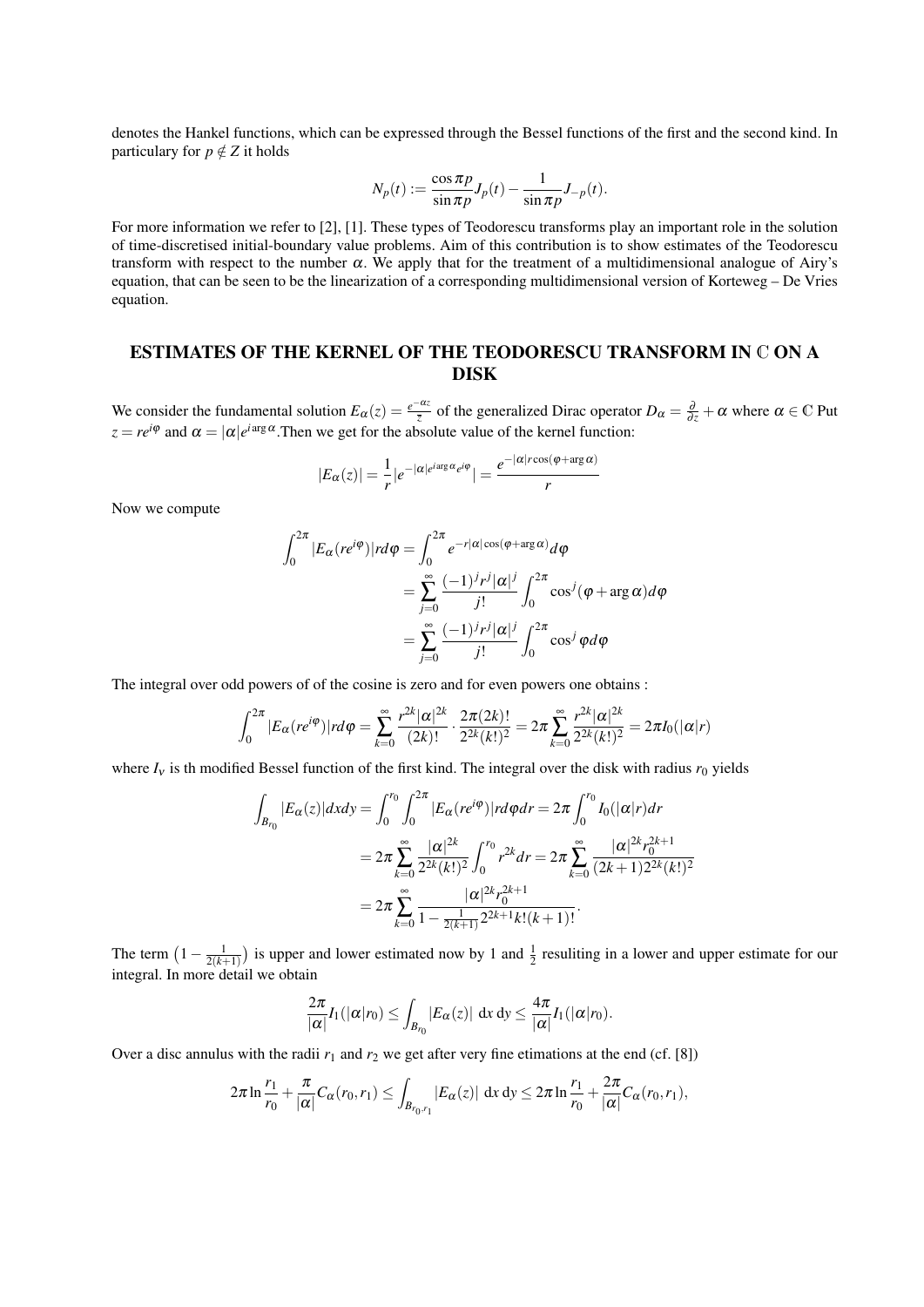where

$$
C_{\alpha}(r_0,r_1):=\left(\frac{I_1(2|\alpha|r_1)}{r_1}-\frac{I_1(2|\alpha|r_0)}{r_0}\right).
$$

Note that  $C_{\alpha}(r_0, r_1) \geq 0$ , because of the strictly monotony of  $\frac{I_1(2|\alpha|r)}{r}$  in *r*.

Further an asymptotic bound for big  $|\alpha|$  or big  $r_0$  on the half circle  $K_{\arg \alpha,r_0}$  opened arround the argument of  $\alpha$  with radius  $r_0$  can be found

$$
\int_{K_{\arg\alpha,r_0}} |E_{\alpha}(z)| dx dy \sim \frac{2}{\pi|\alpha|} (\ln(2|\alpha| r_0) + \gamma),
$$

where  $\gamma$  denotes Euler-Mascheroni constant (cf. [8]).

## ESTIMATES OF THE TEODORESCU TRANSFORM IN HIGHER DIMENSIONS

Let *a* be a positive number and  $f_a(t) := t^{1-n/2} K_{n/2}(at)$  as well as  $g_a(t) := t^{1-n/2} K_{n/2-1}(at)$ . Because of  $n \ge 2$  follows that  $f_a(t)$  and  $g_a(t)$  are decreasing functions. Further it holds

$$
|T_a1| = \left| \int_G -\left(\frac{a}{2\pi}\right)^{n/2} [f_a(|\mathbf{x}|) \omega - g_a(|\mathbf{x}|)] dx \right|
$$
  
\n
$$
\leq \left( \frac{a}{2\pi} \right)^{n/2} \int_G [f_a(|\mathbf{x}|) + g_a(|\mathbf{x}|)] dx \text{ because } |\omega| = 0
$$
  
\n
$$
= \left( \frac{a_0}{2\pi} \right)^{n/2} \left( \int_{G \cap B} [f_a(|\mathbf{x}|) + g_a(|\mathbf{x}|)] dx + \int_{G \setminus B} [f_a(|\mathbf{x}|) + g_a(|\mathbf{x}|)] dx \right).
$$

Let *B* be a ball in  $\mathbb{R}^n$  with the same measure of *G* and say radius *R*. First an estimate of the second integral over *G*\*B* is obtained. Due to  $\mathbf{x} \in (G \setminus B)$  follows  $|\mathbf{x}| > R$  and therewith

$$
f_a(|\mathbf{x}|) \le f_a(R)
$$
 and  $g_a(|\mathbf{x}|) \le g_a(R)$ 

due to the monotinicity of *f<sup>a</sup>* and *ga*. Therewith it yields

$$
\int_{G\setminus B} [f_a(|\mathbf{x}|) + g_a(|\mathbf{x}|)]dx \leq \int_{G\setminus B} [f_a(R) + g_a(R)]dx
$$
  
= 
$$
[f_a(R) + g_a(R)] \int_{G\setminus B} dx = \int_{B\setminus G} [f_a(R) + g_a(R)]dx
$$
 because:  $mes(B) = mes(G).$ 

Remarking that in *B*\*G* follows  $|x| < R$  and therefore  $f_a(|x|) \ge f_a(R)$  as well as  $g_a(|x|) \ge g_a(R)$ , further it holds

$$
\int_{B\setminus G} [f_a(R)+g_a(R)]dx \leq \int_{B\setminus G} [f_a(|\mathbf{x}|)+g_a(|\mathbf{x}|)]dx.
$$

We now have

$$
|T_{a_0}1| \leq \left(\frac{a_0}{2\pi}\right)^{n/2} \left(\int_{B\cap G} [f_{a_0}(|\mathbf{x}|) + g_{a_0}(|\mathbf{x}|)] dx + \int_{B\setminus G} [f_{a_0}(|\mathbf{x}|) + g_{a_0}(|\mathbf{x}|)] dx\right)
$$
  
\n
$$
= \left(\frac{a_0}{2\pi}\right)^{n/2} \int_B [f_{a_0}(|\mathbf{x}|) + g_{a_0}(|\mathbf{x}|)] dx
$$
  
\n
$$
= \left(\frac{a_0}{2\pi}\right)^{n/2} n v_n \left(\frac{2^{n/2-1}}{a_0^{n/2}+1} \Gamma(n/2) - \frac{R^{n/2}}{a_0} K_{n/2}(a_0 R) + R^{n/2+1} K_{n/2}(a_0 R) + a_0 R \frac{2^{n/2-1}}{a_0^{n/2}+1} \Gamma(n/2)\right)
$$
  
\n
$$
= \left(\frac{a_0}{2\pi}\right)^{n/2} n v_n \left(R - \frac{1}{a_0}\right) \left[\frac{2^{n/2-1}}{a_0^{n/2}} \Gamma(n/2) + R^{n/2} K_{n/2}(a_0 R)\right],
$$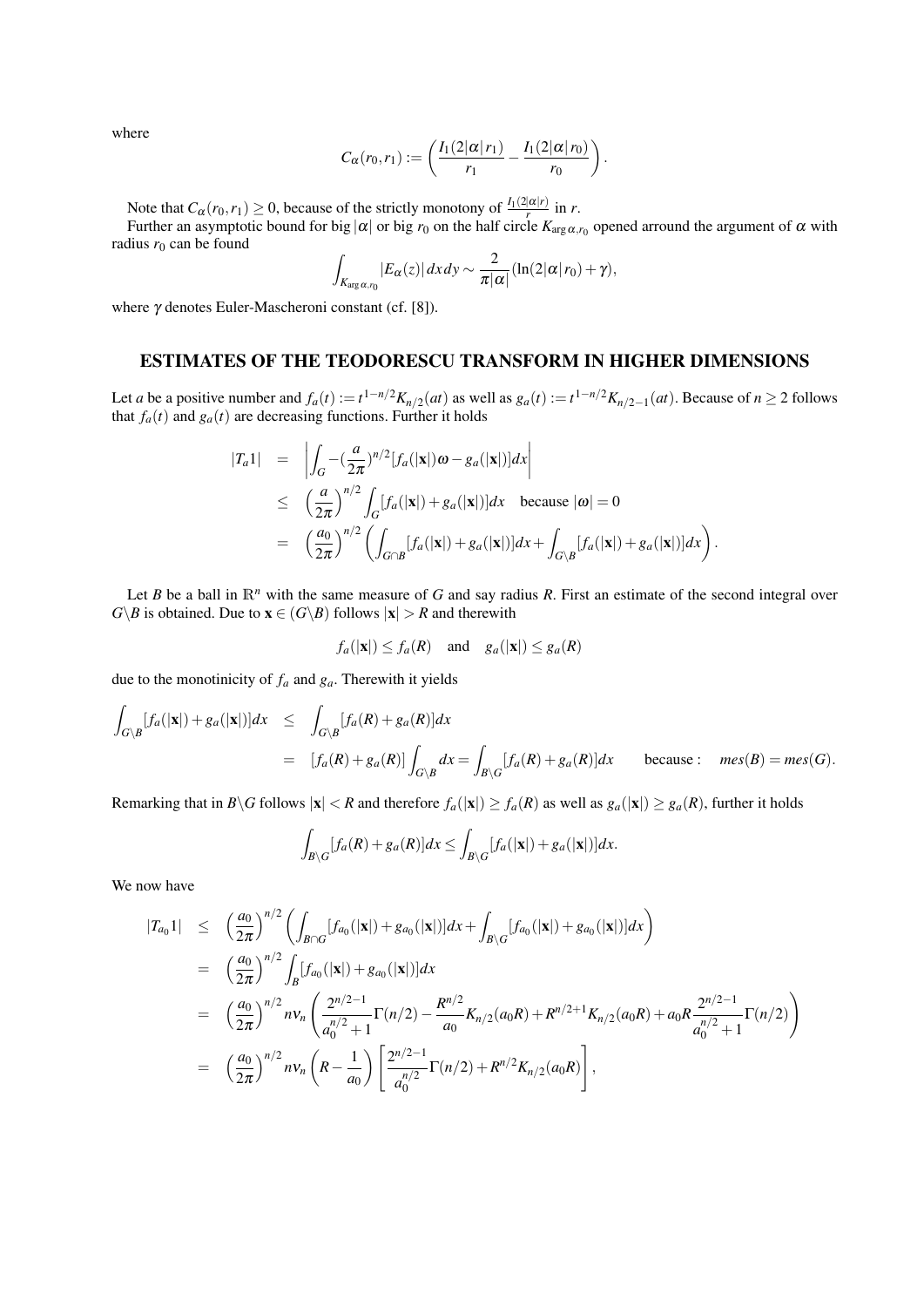where  $v_n \in \mathbb{R}$  only depends on *n*. In [7] one can find the estimations

$$
K_{\alpha}(x) \leq C \frac{e^{-x}}{\sqrt{x}} \quad \text{for} \quad x > 1.
$$

For small *x* and  $v > 0$  we have always

$$
|K_{\alpha}(x)| \leq C \frac{1}{x^{\alpha}}.
$$

Now one can easily see that for  $|\alpha| \to \infty$  the value  $|T_{a_0}1|$  tends to zero. For further estimations see also [1]. We have to thank Tran Minh Hoang (TU Hanoi), who helps to confirm this result.

### A GENERALIZED AIRY'S TYPE EQUATION

In one dimension it is well-known that Airy's equation

$$
\partial_t u = -u_{xxx} + f
$$

is a linearization of the famous Korteweg–De Vries equation. A possible multidimensional generalisation is given by

$$
\partial_t u = -D^3 u + f.
$$

In this equation for *u* the quaternion-valued function *f* is given as data and *D* is the well-known mass-less Dirac operator defined by

$$
D^3 := e_1\partial_1 + e_2\partial_2 + e_3\partial_3,
$$

where  $e_1, e_2, e_3$  are together with  $e_0 = 1$  the quaternionic units. Additionally, initial-values  $u(0, \cdot) = u_0(\cdot)$  and boundary values *g* are known.

Set  $T = n\tau$ , where  $\tau$  is the meshwidth of the method. We further use the abbreviations

$$
\mathbf{u}_k := u(k\tau, \cdot) \quad \text{and} \quad f_k = \frac{1}{\tau} \int_{k\tau}^{(k+1)\tau} f(t, x) dt \quad \text{as well as} \quad g_k(\cdot) = g(k\tau, \cdot).
$$

Now we substitute the partial derivative  $(\partial_t \mathbf{u})(k\tau, \cdot)$  by the finite forward differences

$$
\frac{\mathbf{u}_{k+1}-\mathbf{u}_k}{\tau} \quad (k=0,1,\ldots,n-1).
$$

The generalized Airy's equation should be approximated by

$$
u_{k+1} - u_k = \tau D^3 u_{k+1} + f_k.
$$

Setting  $\tau =: a^3$  and  $b = a^{-1}$  we obtain

$$
(I - a2D3uk+1 = (I - aD)(I + aD + a2D2)uk+1 = uk + fk =: Fk.
$$

and

$$
(I + aD + a^{2}D^{2})u_{k+1} = T_{-b}bF_{k} + \phi_{a} \quad (\phi_{a} \in \text{ker}(D + a))
$$

After factorization with the well defined complex number *c* we gain

$$
u_{k+1} = T_c T_{\overline{c}} T_{-b} b |c|^2 F_k + T_c T_{\overline{c}} |c|^2 \phi_{-b} + T_c c \phi_{\overline{c}} + \phi_c.
$$